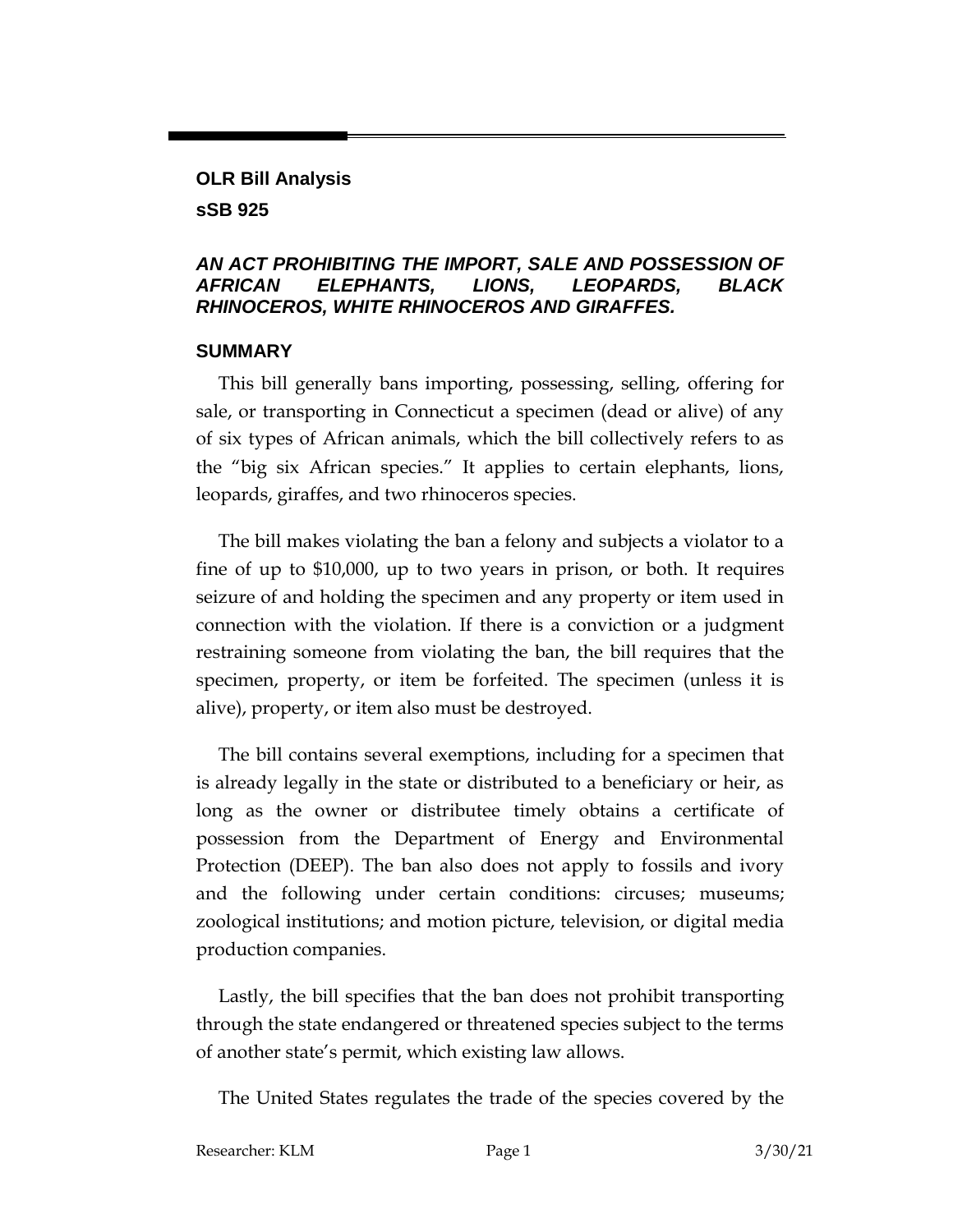bill, except the giraffe, through the Convention on International Trade in Endangered Species of Wild Fauna and Flora (CITES) and laws such as the Endangered Species Act (16 U.S.C. § 1531 et seq.). Specifically, trade of the species requires permits at a minimum (see BACKGROUND).

EFFECTIVE DATE: October 1, 2021

### **SCOPE OF BAN**

### *Species Covered*

The ban applies to any specimen of any of the following six species:

- 1. African elephant (loxodonta Africana),
- 2. African lion (panthera leo),
- 3. African leopard (panthera pardus pardus),
- 4. African giraffe (giraffa camelopardalis),
- 5. Black rhinoceros (diceros bicornis), and
- 6. White rhinoceros (ceratotherium simum cottoni).

A specimen generally includes any part, product, or offspring of the species, whether dead or alive, including part of a manufactured or food product (see *Exemptions*, below).

### *Exemptions*

*Fossils and Ivory.* The bill's ban does not apply to fossils or ivory.

*Individuals and Museums.* The bill also exempts from the ban, so long as federal law does not prohibit it, a specimen that is:

- 1. located or possessed in Connecticut before October 1, 2021, and whose legal owner obtains a certificate of possession from DEEP within the 180 days after that date;
- 2. distributed directly to a legal beneficiary of a trust or to a legal heir and he or she also obtains a certificate of possession from DEEP within 180 days after receiving the specimen; or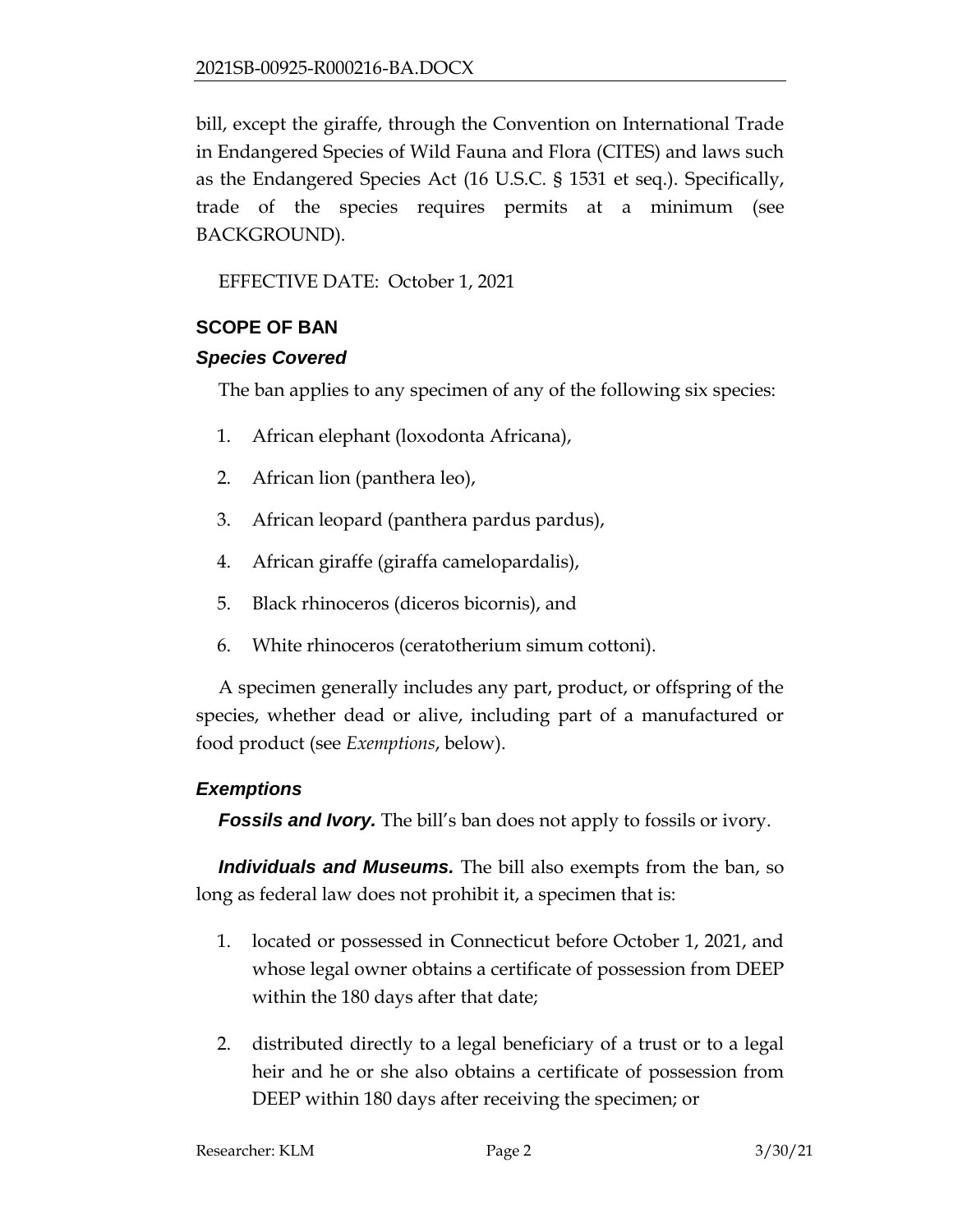3. part of a museum collection of an institution with a federal educational or scientific tax exemption or will be used by a zoological institution for educational purposes, as long as it is not subsequently sold, offered for sale, traded, bartered, or distributed to another party.

For a transfer to a legal beneficiary or heir to be exempt, the specimen must also have been located or possessed by the decedent before October 1, 2021, and the beneficiary or heir may not then sell or offer the specimen for sale, or trade, barter, or distribute it to someone else.

*Zoos, Circuses, and Production Companies.* The bill allows zoological institutions and circuses to import, transport, or possess live big six African species.

It also allows for the exhibition, purchase, transport, or use of these animals in a motion picture, television, or digital media production. To do so, the involved production company must employ or contract with a federally licensed dealer or exhibitor or a federally registered carrier, intermediate handler, or unlicensed exhibitor.

By law, these dealers and exhibitors must meet U.S. Department of Agriculture (USDA) standards for humanely handling, caring for, treating, and transporting animals (7 U.S.C. § 2143). Carriers and intermediate handlers must follow USDA requirements for accepting animals for transport, such as documentation, transport conditions, and delivery notification (9 C.F.R. § 3.136).

### **ENFORCEMENT**

Beginning October 1, 2021, any law enforcement officer may enforce the bill's provisions, including executing warrants to search for and seize a banned specimen.

The bill requires (1) seizing the specimen and any other property or item used in connection with violating the ban and (2) holding the specimen, property, or item pending any criminal proceeding. In the proceeding, the bill allows secondary evidence, such as photographs,